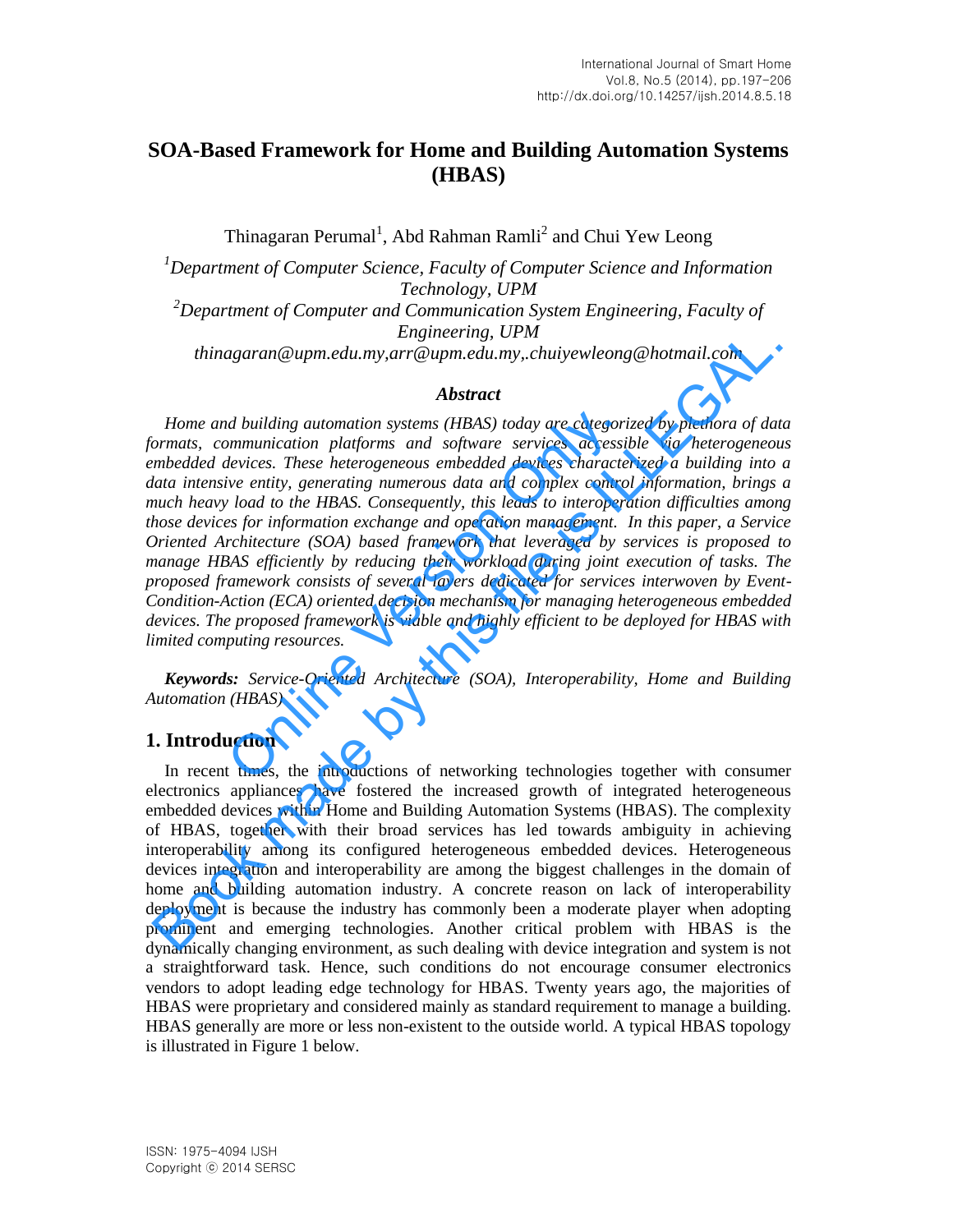

**Figure 1. Heterogeneous Devices in HBAS** 

As shown in Figure 1 above, several systems like Heating, Ventilating and Air Conditioning (HVAC), audio paging distribution and digital surveillance are interconnected in HBAS. These heterogeneous embedded devices are managed by a specific communication protocol to realize an overall federated system management. In recent years, much advances in information, communication and automation technology fostered the need to create a unified HBAS, with common goal on achieving comfort and safety, ensuring easy management, reducing energy consumption as well as minimizing ecological impact. This advancement revolutionized HBAS towards heterogeneity in nature with wide range of protocols and products from different vendors. An overview of integration platforms in buildings are elaborated in [1]. The article also covers on diversified Web Services solutions as well as requirements for HBAS. Traditionally, HBAS are governed by protocols such as LonWorks [2] and Building Automation and Control Network (BACnet) [3]. However, with recent establishment of open system solution such as Web Services, HBAS has undergone tremendous transformation on the approach for data management and interoperation [4, 5]. Web Services enables independent and standardized component or services achieved in HBAS [6, 7]. As more HBAS services moves off-site, a glance into the consumer development suggest that the collaborative power of Service Oriented Architecture (SOA) might be the key solution to solve interoperation in HBAS. SOA is a paradigm that assists an entity to share their logic and data among diverse services [8]. SOA promises interoperability for HBAS by abstracting the interface that a service exposes to its environment, from the implementation of that service. In SOA, communicating components are loosely coupled with their respective service functionality exposed at its boundary via schemas and other formats. Using SOA, a user could focus on applying the function for their respective tasks by avoiding the operating cost of platform installation. SOA is seen as potential method to take advantage Gateway<br>
Digital<br>
Surveillance<br>
Figure 1. Heterogeneous Devices in HBA:<br>
Audio Paging<br>
Figure 1. Heterogeneous Devices in HBA:<br>
vn in Figure 1 above, several systems like Heating,<br>
g (HVAC), audio paging distribution and d Fire Alarm<br>
Surveillance<br>
Surveillance<br>
Surveillance<br>
Surveillance<br>
Surveillance<br>
Figure 1. Heterogeneous Devices in HBAS<br>
As shown in Figure 1. Heterogeneous Devices in HBAS<br>
As shown in Figure 1. Heterogeneous Devices in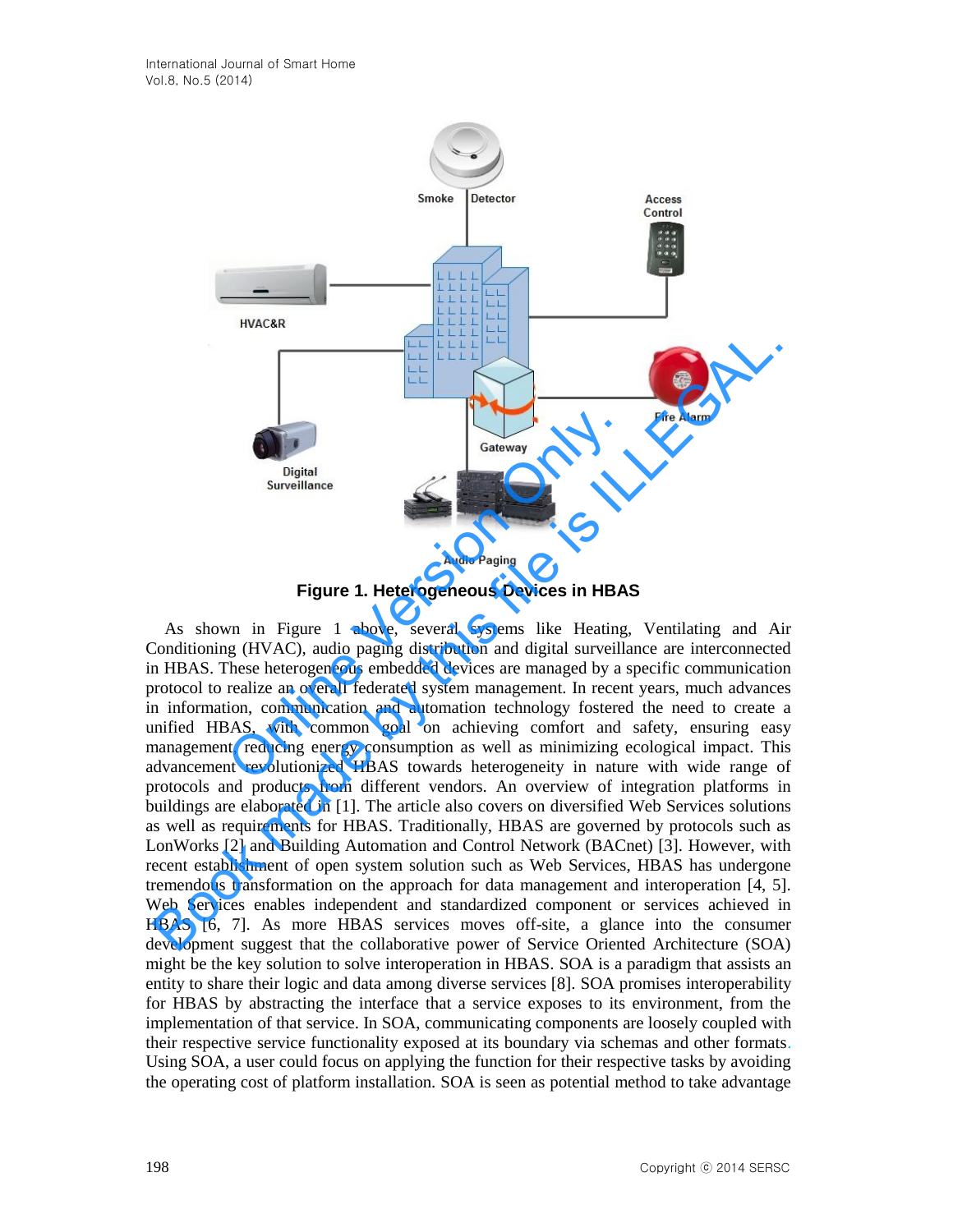of real-time information in a resourceful manner. In this work, the focus is on the development of SOA-based framework for HBAS. The framework is based on service oriented, whereas the main goal is to share and manage heterogeneous services in HBAS. SOA and Web Services could complement each other for joint execution of tasks by enabling the formation of interoperating building services without knowing the details of underlying platform. Adopting SOA for HBAS could also ensure scalability of heterogeneous embedded devices in offering more services in future. Data demanding systems in HBAS could possibly be administered by deploying them in SOA environment that escalates decision making procedures in carrying out relevant services. SOA could also enable continuous commissioning and easy interdependencies among heterogeneous embedded devices configured in HBAS from time to time. Hence, the main motivation behind the efforts taken for this work is to expand the HBAS potential service oriented paradigm by leveraging on system scalability and managing diversified needs of HBAS related data. The presentation of this paper is organized as follow. Section 2 explores the related work and Section 3 elaborates further the framework architecture. Section 4 explains the implementation and results. Finally, conclusions are described in Section 5.

### **2. Related Work**

In recent times, there have been several significant works related to the HBAS explored issues on interoperability [9-11]. However, open questions still remain elusive about heterogeneous devices data and their coordination in a federated manner. Many literatures highlighted the significance of services in managing heterogeneous embedded devices. A significant work on SOA was highlighted by Sleman et al. for managing embedded devices [12]. The mentioned work explored the need for SOA based distributed operating system to manage embedded devices in HBAS. The authors also proposed integration of those embedded devices via Internet and Smart Grid as the means to solve higher level interoperability. Another contribution made by Zeeb et al. mentioned about SOA implementation for embedded devices [13]. Their work depicted the approach of managing embedded systems using Device Profile for Web Services (DPWS), an important trend that integrates appliances in home environment. Similarly, a work demonstrated by Belimpasakis et al., proposed a REST based data integration in home environment [14]. Their system is centered on Web technologies that permit selective based building services accessible to remote users and partially trusted external services, favorable to the SOA type of environment. Other important works includes a conceptual model of smart services integration platform [15] as well as software design for smart home devices via cloud services that enables bespoke selection of device based on user requirement [16]. It is evident that several works have been proposed for deploying services in building environment. The related works discussed in [12–16] clearly shows the outcome trend is given to service based integration with isolated functionalities. Although common data exchange could be achieved for HBAS operation, service based data interoperation still seems to be in infancy stage. In a typical HBAS, the amount of data represented by periodic readings throughout the day, from heterogeneous devices are overwhelming. If these data arrives at a database hosted on the HBAS premise, it can overwhelm bandwidth into the premise as well as database storage resources. A good analogy on the amount of data consumed in HBAS systems with 1714 points deployed at Engineering Building 2, University of Tokyo is depicted in Table 1 below  $[17]$ . Trainie work deminedate. Section 1 supplements the implied<br>clusions are described in Section 5.<br> **i** Work<br>
times, there have been several significant works related<br>
interoperability [9-11]. However, open questions still<br>
u or<br>not this work is to expand the HBAS potential service oriented paradigm by leveraging o<br>or this work is to expand the HBAS potential service oriented paradigm by leveraging o<br>ystems catability and managing diversified n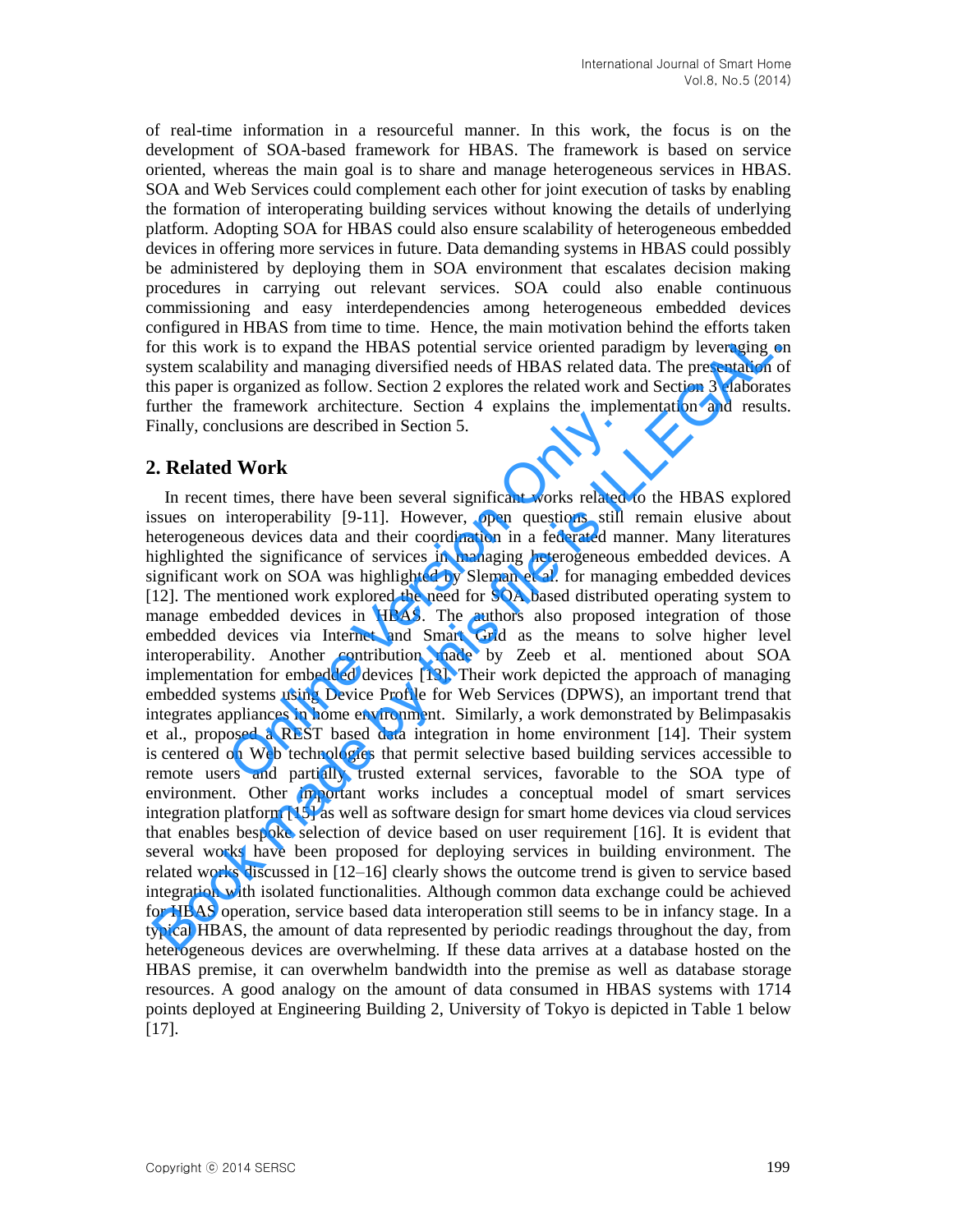| <b>SYSTEMS</b>                    | <b>NUMBER OF POINTS</b> |
|-----------------------------------|-------------------------|
| ELECTRICITY DISTRIBUTION BOARDS   | 908                     |
| <b>HVAC WORKING MODES</b>         |                         |
| ELECTRICITY AT OUTLETS            | 639                     |
| MOTION DETECTION AND LIGHT STATUS | 40                      |
| ROOM ENVIRONMENT                  | 36                      |
| <b>GAS AND WATER SUPPLY</b>       |                         |
| <b>WEATHER INFORMATION</b>        |                         |

**Table 1. HBAS Data [17]**

As shown in Table 1 above, the frequency of data recording for each point varies and could be done each minute or at several intervals based on the systems configuration. Such total number of data elements in the HBAS storage could fetch approximately up to 400 million records for a year period. Such huge repository of HBAS data could possess greatest challenge for building administrators in ensuring sustainability of HBAS services all the time. SOA type of solution, therefore, is optimal for managing this massive data collection because the bandwidth and storage resources can scale better at a SOA based data repository. A potential solution to solve service integration is through Web Services combined with a decision framework. Web Services is proven to be the ideal integration approach among heterogeneous embedded devices in HBAS environment [18, 19]. Heterogeneous embedded devices from different vendors can be integrated without difficulty using Web Services. Hence, Web Services is expected to complement the SOA deployment for HBAS. The architecture of the SOA-based framework is elaborated in the next section. If solution, therefore, is optimal for managing this massive<br>dth and storage resources can scale better at a SOA ba<br>blution to solve service integration is through Web Services<br>imework. Web Services is proven to be the ide

## **3. SOA-Based HBAS Framework**

In this paper, a SOA-based framework is proposed to enable federated joint execution of services among heterogeneous devices in HBAS. Figure 2 below shows the layered framework for service oriented architecture.



**Figure 2. SOA-based Architecture**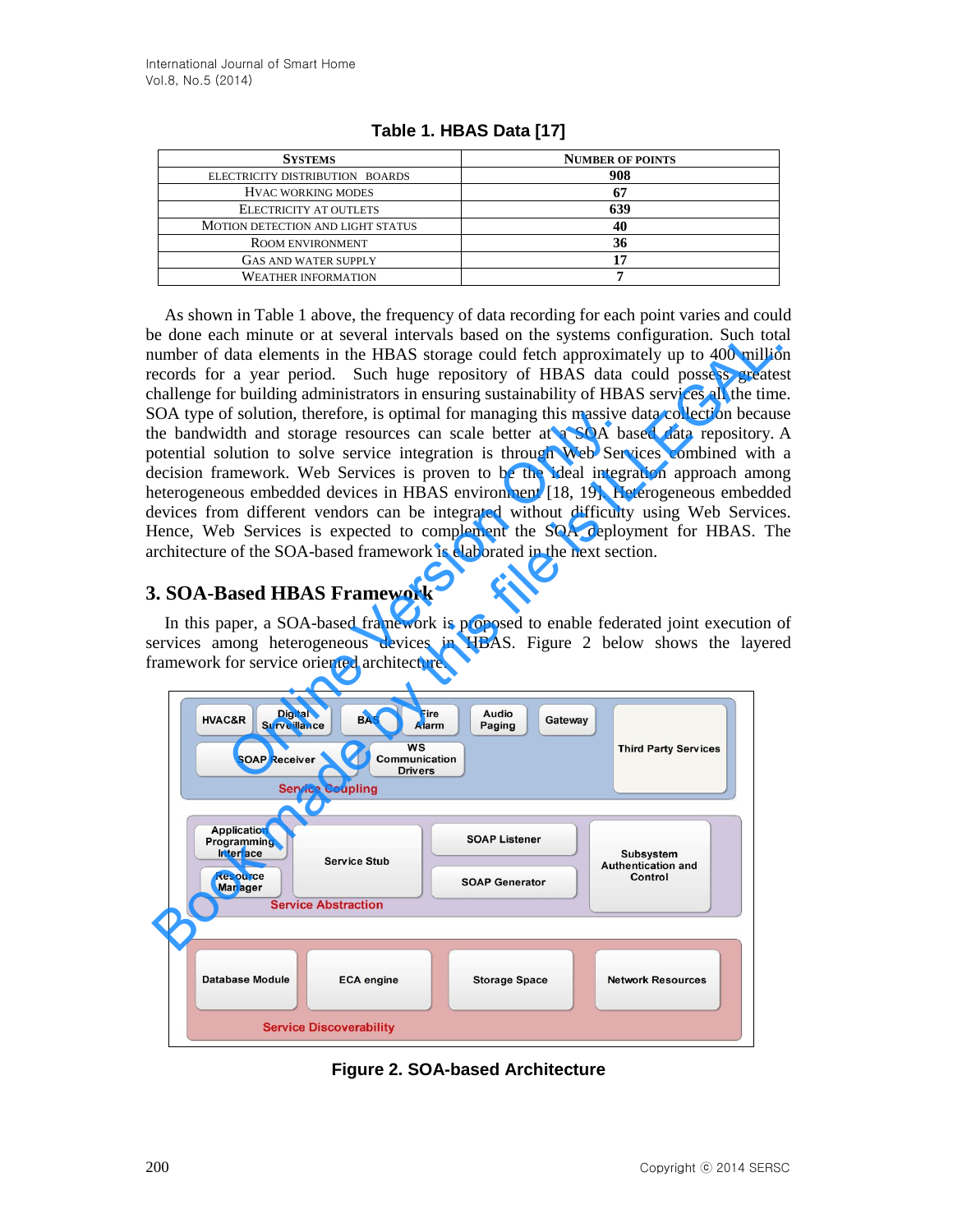From Figure 2 above, there are three important layers for SOA-based framework; Service Coupling, Service Abstraction and Service Discoverability. Heterogeneous embedded devices are integrated with SOA-based framework seamlessly. In the next section, the functionalities of the layers are elaborated in depth. The service coupling layer resides at the top-most hierarchy of the framework. A single service in HBAS can increase its value by cooperating with other services. Hence, in HBAS, service coupling could be deployed to make a new service from more than one services cooperating with each other, which directly fits the building provision. The principle of service coupling in the framework is to promote the independent design and evolution of systems' service logic and their implementation. At same time, it guarantees HBAS connectivity for building occupants that have come to rely on the various services' capabilities. Such functionality enables reduced coupling within and between systems whereas their application increases independence as of their implementations and services from each other. This promotes an environment in which services and building residents can be adaptively evolved over time with minimal impact on each other. Another contributing factor is that loosely coupled services like in building environment usually require more runtime processing. Consequently, data exchange in general could consume more runtime resources, especially during simultaneous access and high usage events. Therefore, by deploying service coupling, runtime resources can be minimized by isolating the respective systems' data during particular operation. As such, this layer is responsible to advocate service coupling among heterogeneous devices. By default, Web Services based communication modules are also packaged together in this layer.

Alternatively, other kinds of communication protocols could also be supported by the layer based on third party system's specification. The secondary layer, Service Abstraction has taken on greater significance in managing heterogeneous devices in HBAS where operational logic is regularly decomposed into standalone units, each of which abstracts a portion of the greater whole. The layer is meant for abstracting specific information about know-how, logic, and function away from the building residents. Often, home and building occupants are not technically trained, therefore there is need to hide complexities through several level of abstraction in order to simplify user interaction in HBAS. By performing abstraction, it can be beneficial to hide details of the technology used to interoperate the heterogeneous devices so that the freedom to make technical changes is retained without affecting existing configured systems. In this layer, the system resources used by the program are hidden. Service abstraction for SOA-based framework is achieved using a bespoke component of an Application Programming Interfaces (API). In this SOA- based framework, the API covers generic functions that will be useful for application developers to develop functions based on heterogeneous embedded devices. This is followed by another type of abstraction called programmatic logic abstraction. Programmatic logic abstraction refers to internal details about a program that are deliberately hidden from the outside world. These include details like low-level design, algorithms, exception handling and logging routines. The abstraction process can be defined in few steps. The first step is called as systems individualization. In this step, the abstraction process assigns an individual address to front-end devices. If several types of the similar building front-end devices are present in the HBAS, systems individualization could solve by distinguishing the instances, such as by assigning a significant name to them. In a single HBAS system, there could be as many front-end devices configured. Hence, each device is assigned a hierarchical name based on integer. An example of assigned names for a series of building front-end devices will be SEN001, SEN002 and so forth. To manage the abstraction process, three classes are defined for the respective front-end devices; *BuildSysID, BuildDeviceID* and *BuildDeviceStatus*. The abstraction process via the class diagram is shown in Figure 3 below. The state of the state and the program of the state of the state of the state of the state of the state of the state of the state of the state of the state of the state of the state of the state of the state of the state o be a travel so errors a capacitones: because the philoson is anotos is calced volying want and term<br>(persons systems whereas their application increases independence as of the<br>inplementations and services from each other.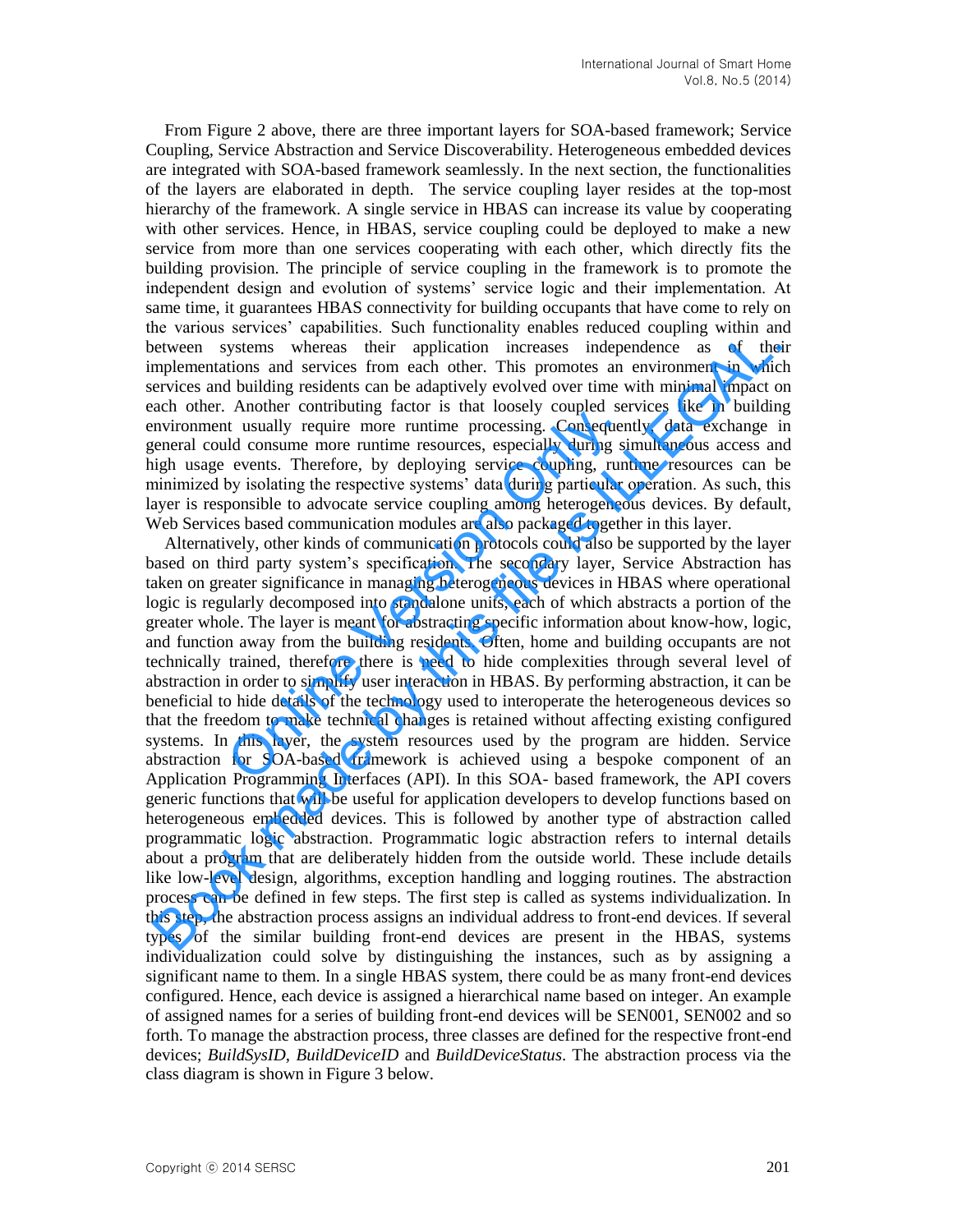# **4. System Implementation**

The framework encloses different layers of service functionalities for heterogeneous embedded devices interoperation. The developed framework is implemented as Web Services with SOAP as message transporter such that any user side request could simply call the desired functions, bypassing the complexities of the underlying infrastructure. SOAP messages are used to send the relevant information among heterogeneous devices via the framework. To compress the SOAP messages, a module called *SOAP Extension* is implemented as interception mechanism that can be used to manipulate SOAP request/responses before they are transmitted. Using *SOAP Extensions*, the size of SOAP messages transmitted using the framework can be greatly reduced especially when a system invokes a method from a Web Service. Application developers could write codes that executes before and after the serialization or de-serialization of messages. A database module included within the SOA-based framework to handle message queries of systems configured via HBAS. The data feed from the systems are stored in CSV format for further periodic analysis. The database serves the purpose as repository as well as data retrieval for building services via ECA mechanism. Figure 5 below depicts the system implementation of the SOAbased framework.



**Figure 5. System Implementation** 

For experimental setup, three types of systems; digital public address system, CCTV camera and smoke alarm is configured within the SOA – based framework. The flow of operation is illustrated via sequence diagram in Figure 6 below. The sequence diagram clearly depicts the implementation of the SOA framework based on the declared classes. In this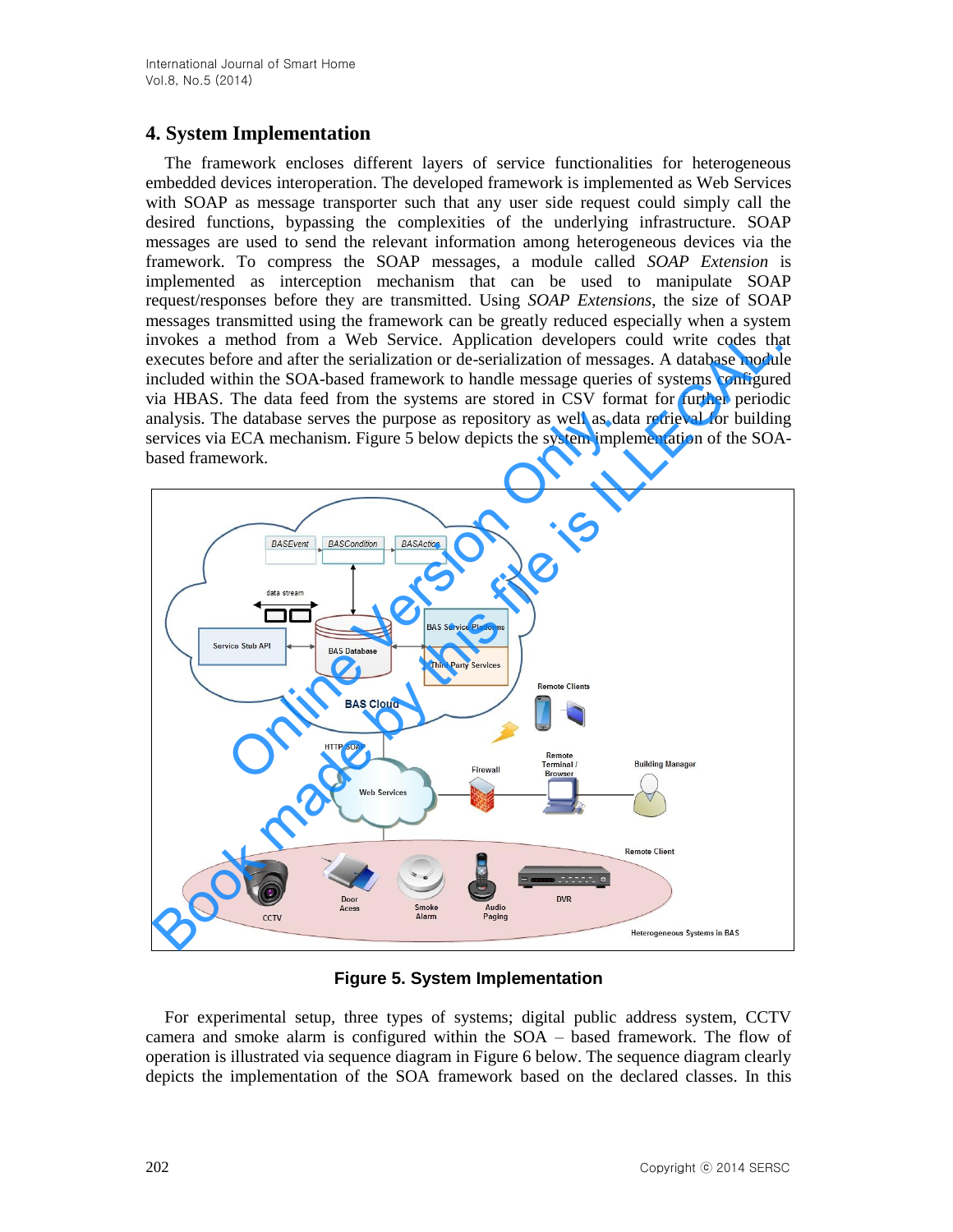paper, the conformance testing based on response time metric is taken into account for performance evaluation of the SOA based framework [23]. A single interoperation task among these heterogeneous devices takes 125ms of response time using the SOA-based framework. To verify further, a framework conformance testing is performed to validate the building occupants' performance prospects as well as the correctness of the framework's design and functionalities. Conformance testing is important to analyze the behavior of heterogeneous embedded devices adapting with the developed SOA based framework specification. In building environment, the coexistence of the legacy systems – embedded in entirety or partially in the new dependencies or configured at backend environment is the biggest challenge for HBAS systems. For instance, new devices added into HBAS must integrate the old logic encapsulated in the new functions and also assures the requirements of the old data channels in place. The overall necessity is to ensure accessibility, which considers the capability of the SOA-based framework to trigger a service and guarantee provisioning even in the case of heavy traffic scenarios. The framework conformance testing will validate on how data access services are affected by the increasing number of events and devices that depend on them. The conformance testing is also performed to validate whether a triggered service delivers the function expected from the SOA-based framework. Since the invocation of a framework service can been seen as black box, specifically given certain rules, produce certain outputs for interoperation, therefore this testing approach is essential in ensuring the viability of the developed SOA based framework. It is evident that the framework functionalized towards orchestrating the hodgepodge of system's services deployed using SOAP technology. SOAP doesn't mandate its underlying transport mechanism, however HTTP has emerged as the most widely used one for SOAP. In the case of SOA based framework, HTTP provides the capability to carry the SOAP messages across heterogeneous platforms. It is worth mentioning that SOAP messages transmitted from the same server to various systems contain some similarity. In addition, SOAP messages deployed by similar implementation types commonly contain similar byte representation. In this case, the SOA-based framework ensures that message structures for each interoperation are well defined by the Service Stub using the pre-defined ECA mechanism rules. In particular, a SOAP message is bounded by a large amount of XML-based non-domain related data such as namespaces, encoding patterns, as well as other related transmission data. Consequently, partial of the information contained in SOAP messages is often acknowledged in advance by both receiving node and transmitting nodes. To further justify the conformance testing, standard deviation series were computed based on 16 sets of SOAP response messages, with each sets contain 32 samples of response messages for each incremental load of 10%; from no load to 80% load. Figure 6 below shows the outcome of the performance testing. or the mean case of the service and transmisting nodes. To further the depend on them. The conformance testing is also performervice delivers the function expected from the SOA-based of a framework service can been seen as megna to over ough changes are experientation to the window and as a season of the controlled data channels in place. The overall necessity is to ensure accessibility, which the controlled of the SOA-based framework to tri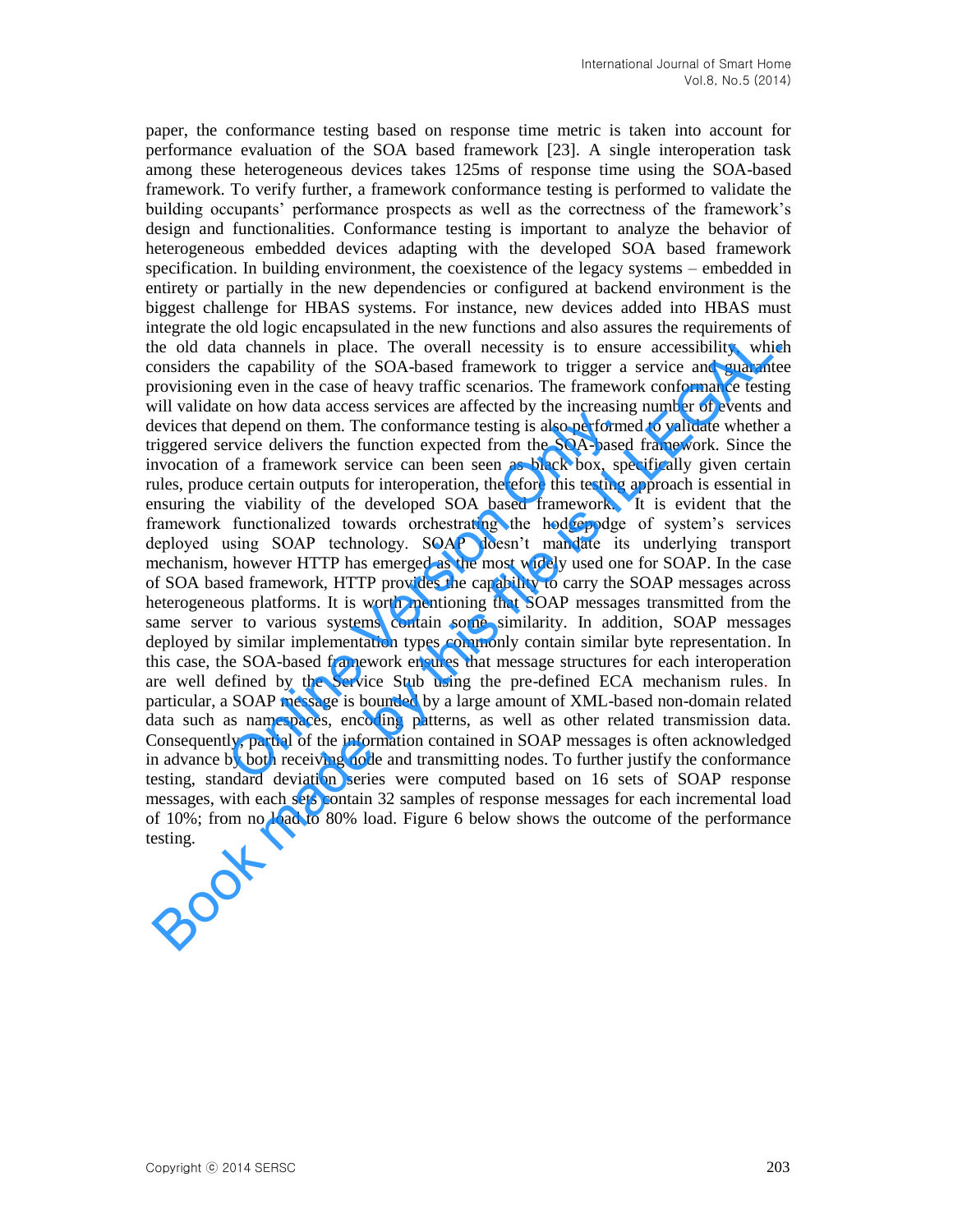

**Figure 6. SOA - based Framework Testing** 

From Figure 7, the standard deviation series shows the value 0.2961 for No Load and 10% of the network load. Consequently the value 0.1767 obtained for 20%, 30% and 40% of the network load. This signifies the conformance of the framework is quite evident gradually as the traffic increases. The standard deviation value for 50% of the network load computed at 0.8700 and increased at 60% with 0.9418. In addition, once the traffic increased at 70%, the value obtained shows 0.8957. At 80% of the network load, the standard deviation series settled at 0.8327 signifying the drop at the maximum traffic load of the conformance testing.

#### **5. Conclusion**

This paper presented an implementation of SOA based framework for HBAS. SOA gives the flexibility to expand HBAS as well as makes it easier to compute sophisticated decision algorithms. SOA benefits will be further evident when service trend data becomes part of HBAS operational requirement. As the amount of the data and the requirement for algorithm increase, SOA for HBAS will be able to expand itself to accommodate the needs of continuous commissioning and scalable systems. The developed framework is tested using three types of heterogeneous embedded devices in order to measure their effectiveness in SOA environment. An early performance evaluation has been deployed to verify the framework's conformance for HBAS configuration. It is evident that SOA promises great potential HBAS industry to seamlessly integrate building services in an efficient manner as well transparent of the underlying technology. The trends in SOA implementation for HBAS seems to be focused on utilizing and sharing HBAS requirements with evolving services as well as utilizing protocols defined by IT enterprises. The SOA framework could benefit HBAS vendors and facility managers in facilitating building data and commands via SOA services that could solve HBAS requirements. In future, the SOA based framework could be enhanced with additional security modules to ensure secured interoperation among heterogeneous embedded devices. Standardization of SOA service for HBAS would have a long way to go but it is likely that the final outcome will be a manageable number of service options available. Finally, a precise utilization of the SOA based framework for optimizing HBAS energy utilization and their quality of service is a potential target for future direction. **Figure 6. SOA - based Framework Testing**<br>sure 7, the standard deviation series shows the value 0.2961<br>ork load. Consequently the value 0.1767 obtained for 20%<br>d. This signifies the conformance of the framework is qui<br>ncr No tood 30<br>
Book Perfemtage (%)<br>
Book Perfemtage (%) 60 6 6 6<br>
Equivale Perfemtage (%)<br>
Figure 6. SOA - based Framework Testing<br>
From Figure 7, the standard deviation series shows the value 0.2961 for No Load and 109<br>
of t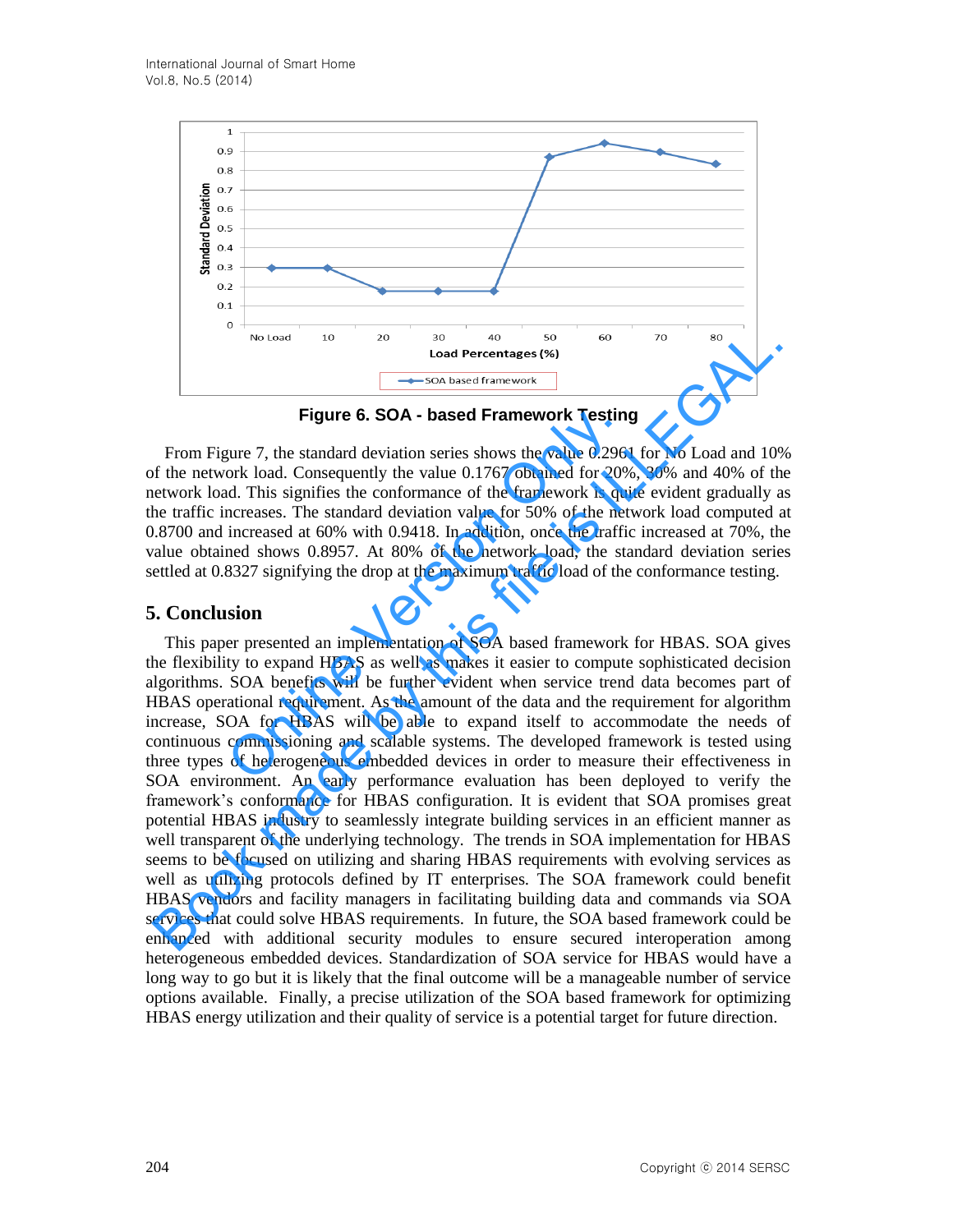#### **References**

- [1] Jarvinen, H., Litvinov, A. and Vuorimaa, P., "Integration platform for home and building automation systems," IEEE Consumer Communications and Networking Conference (CCNC),  $9<sup>th</sup>$  January 2011, pp. 292-296, **(2011)**.
- [2] LonTalk Protocol Specification, Ver.3.0, Echelon Corporation, **(1995).**
- [3] Tae-Jin Park and Seung-Ho Hong, "Experimental Case Study of a BACnet-Based Lighting Control System," IEEE Transactions on Automation Science and Engineering, Vol.6.No.2, pp.322-333, April 2009.
- [4] S. Wang, Z. Xu et al., "A middleware for web service-enabled integration and interoperation of intelligent building systems, " Automation in Construction, Vol. 16, No. 1, pp. 112-121, **(2007).**
- [5] Yu-Seok Bae, Bong-Jin Oh, Kyeong-Deok Moon, Young-Guk Ha and Sang-Wook Kim, "Design and implementation of an adaptive middleware based on the universal middleware bridge for heterogeneous home networks", IEEE Transactions on Consumer Electronics, Vol.56, No.2, pp.620-626, May **(2010).**
- [6] Y. Lafon and N. Mitra, "SOAP version 1.2 part 0: Primer (second edition), " W3C Recommendation, Apr. **(2007).**
- [7] V. Miori, L. Tarrini, Maurizio Manca and Gabriele Tolomei., "An open standard solution for domotic interoperability," IEEE Transaction on Consumer Electronics, Vol. 52, No. 1, pp. 97-103, **(2006).**
- [8] Remi Bosman, Johan Lukkien and Richard Verhoeven, "Gateway Architectures for Service Oriented Application-Level Gateways," IEEE Transaction on Consumer Electronics, Vol. 57, No. 2, pp. 453-461, May **(2011).**
- [9] Charatsis,K.,Kalogeras,A.P.,Georgoudakis,M.,Gialelis,J. and Papadopoulus,G, "Home/Building Automation Environment Architecture Enabling Interoperability,Flexibility and Reusability," Proceedings of the IEEE International Symposium on Industrial Electronics, ISIE2005, Vol. 4, pp. 1441-1446, **(2005).** ion-Level Gateways," IEEE Transaction on Consumer Electronics, Vol.<br>
s, K., Kalogeras, A.P., Georgoudakis, M., Gialelis, J. and Papadopoulus, G, "<br>
ment Architecture Enabling Interoperability, Flexibility and Reusability<br>
- [10] A.Kamilaris and A.Pitsillides, "Towards interoperable and sustainable smart homes," IST-Africa Conference and Exhibition (IST-Africa), 2013, pp. 1-11, **(2013).**
- [11] X. Li, and W. Zhang, "The design and implementation of home networks systems using OSGi compliant middleware", IEEE Transactions on Consumer Electronics, Vol. 50, No. 2, pp. 528-534, May **(2004)**.
- [12] Sleman, A. and Moeller, "SOA distributed operating system for managing embedded devices in home and building automation," IEEE Transactions on Consumer Electronics, Vol.57, Issue 2, pp.945-952, **(2011)**.
- [13] E. Zeeb, A. Bobek and F. Golatowskil, " Service-oriented architecture for embedded systems using devices profile for web services", In 2nd International IEEE Workshop on SOCNE07, **(2007)**.
- [14] P. Belimpasakis and S. Moloney, "A platform for proving family oriented RESTful services hosted at home," IEEE Transactions on Consumer Electronics, Vol. 55, pp. 690-698, **(2009)**.
- [15] C. Huang, "Design and implementation of a Web 2.0 service platform for DPWS-based home-appliances in the cloud environment," Proc. of IEEE Workshop on Advanced Information Networking and Applications (WAINA), March **(2011)**.
- [16] S. Chen and Y. Chang, "The computer-aided design software for smart home device based on cloud computing services," Proc. of the 2nd World Congress on Software Engineering (WCSE), December **(2010).**
- [17] Ochiai.H, Ishiyama.M, Momose.T and Fujiwara.N,"FIAP:Facility information access protocol for datacentric Home and Building Automation Systems (HBAS)s, "IEEE Conference in Computer Communications Workshops (INFOCOM), 10<sup>th</sup> -15<sup>th</sup> April (2011), Shanghai,pp.229-234.
- [18] P. Kalogeras, J. V. Gialelis, C. E. Alexakos, M. J. Georgoudakis, and S. A. Koubias, "Vertical integration of enterprise industrial systems utilizing web services," IEEE Transactions on Industrial Informatics, Vol. 2, pp. 120-128, **(2006).** (5) (1.1 Lafon and N. Mitra, "SOAP version 1.2 part 0: Primer (second edition), "W3C Recommendation, Ap<br>
17 L. Tarinai, Maurizio Manca and Gabriele Tolomei. "An open standard solution for domini<br>
17 L. Tarinai, Maurizio Ma
- [19] L. F. Ducreux, C. Guyon-Gardeux, S. Lesecq, F. Pacull, and S. R. Thior, "Resource-HBASed middleware in the context of heterogeneous Home and Building Automation Systems (HBAS)," IECON 2012 - 38th Annual Conference on IEEE Industrial Electronics Society, **(2012)**, pp. 4847-4852.
- [20] N.Paton,Ed.,Active Rules in Database Systems.New York:Springer-Verlag,**(1999).**
- [21] E.Emanuel Almeida,Jonathan E.Luntz, and Dawn M.Tilbury,"Event-Condition-Action Systems for Reconfigurable Logic Control", IEEE Transactions on Automation Science and Engineering,Vol.4, No.2,pp.167-180,April **(2007).**
- [22] D. Habich, S. Richly, and M. Grasselt, "Data-Grey-BoxWeb Services in Data-Centric Environments", International Conference on Web Services, 2007. ICWS 2007. IEEE, **(2007),** pp. 976-983
- [23] B.Addad,S.amari,J-J.Lesage and B.Denis, "Measures vs.Analytic Evaluation of Response Time of Networked Automation Systems,", IEEE International Conference on Automation Science and Engineering, Trieste,Italy, August **(2011).**
- [24] Cloud Based VECTUSNET, AexSystems Sdn Bhd,pp.1-10, **(2012).**